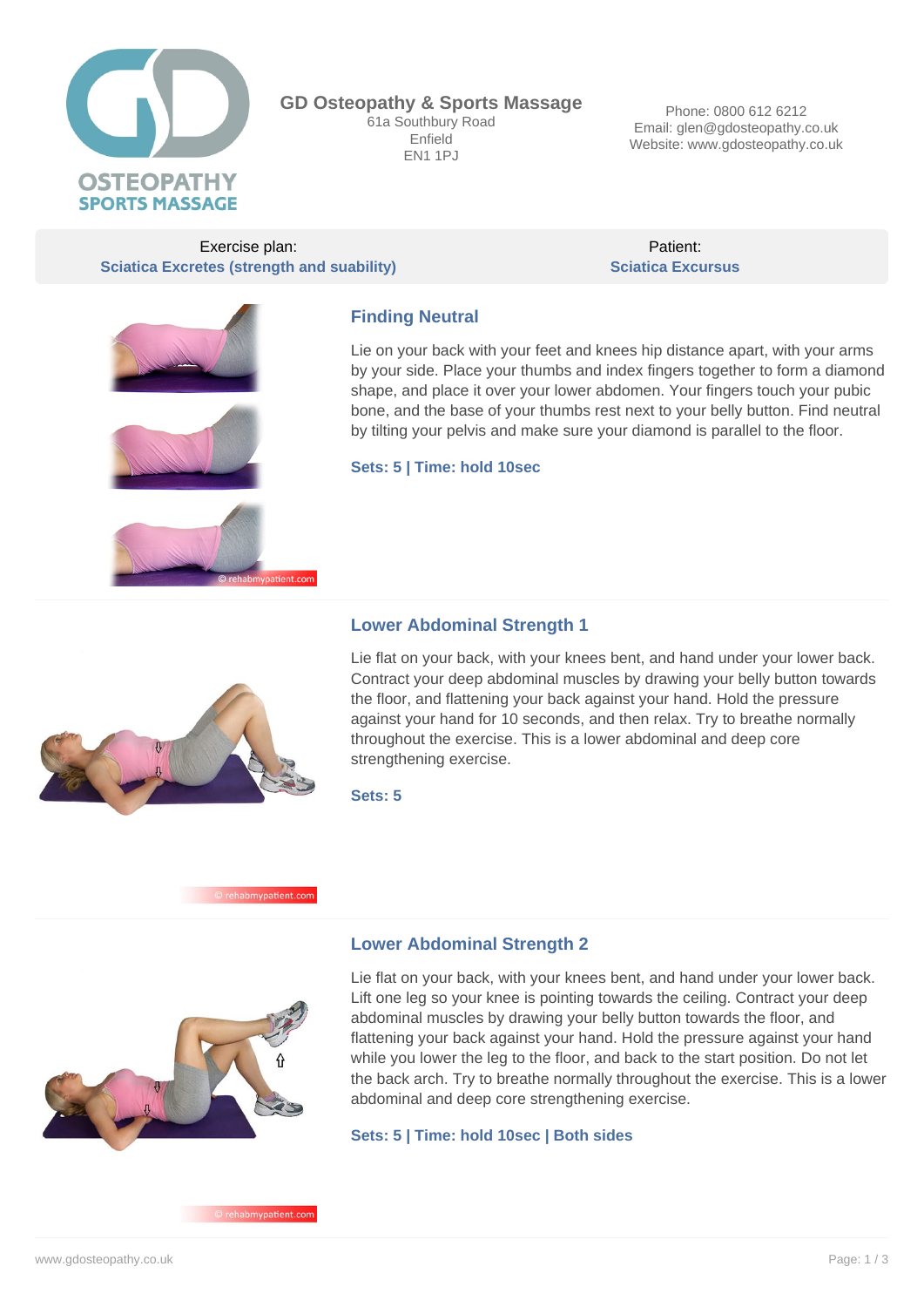

Lie flat on your back, with your knees bent, squeeze your bottom muscles and lift your body upwards. Keep your arms by your side and use them to help you balance. Make sure you maintain good posture (do not over-arch your lower back) and contract the deep abdominal muscles by squeezing your tummy towards your spine. This exercise helps to strengthen the abdominal, lower back, gluteal and hamstring muscles.

**Sets: 5 | Time: hold 10sec**

**Supine Bridge Basic**



### **3 Point Kneeling One Knee**

Adopt a 4 point position on your hands and knees. Maintain good posture, and gently contract the deep abdominal muscles by drawing your belly button in (towards your spine). Lift one knee 2-3 cm from the floor. This exercise strengthens the deep core muscles.

**Sets: 5 | Time: hold 10sec | Both sides**





### **Oyster / Clam 2**

Adopt the sidelying start position on your right side, and lengthen your right arm out underneath your head, in line with your spine. Lengthen your left waist curve, so your side does not collapse into the floor. Place your left hand in front of your chest flat on the floor, bending your elbow to support you. Bend both knees in front of you, drawing your feet back in line with your pelvis. Float both feet 2 inches above the floor keeping your heels connected. Inhale to prepare, and exhale as you open your top knee, keeping your feet connected. Inhale as you control your leg back to the start position.

**Sets: 2 | Repetitions: 15 | Both sides**





© rehabmypatient.com

**Curl Ups**

Adopt the supine start position. Inhale to prepare. Exhale as you lengthen the back of your neck and nod your head forward, curling your upper body. Keep the back of your lower ribcage in contact with the floor, with your head relaxed into your hands. Do not allow your abdominals to bulge, and keep your pelvis neutral. Exhale, as you slowly return back to the starting position. Repeat as required.

**Sets: 2 | Repetitions: 15**